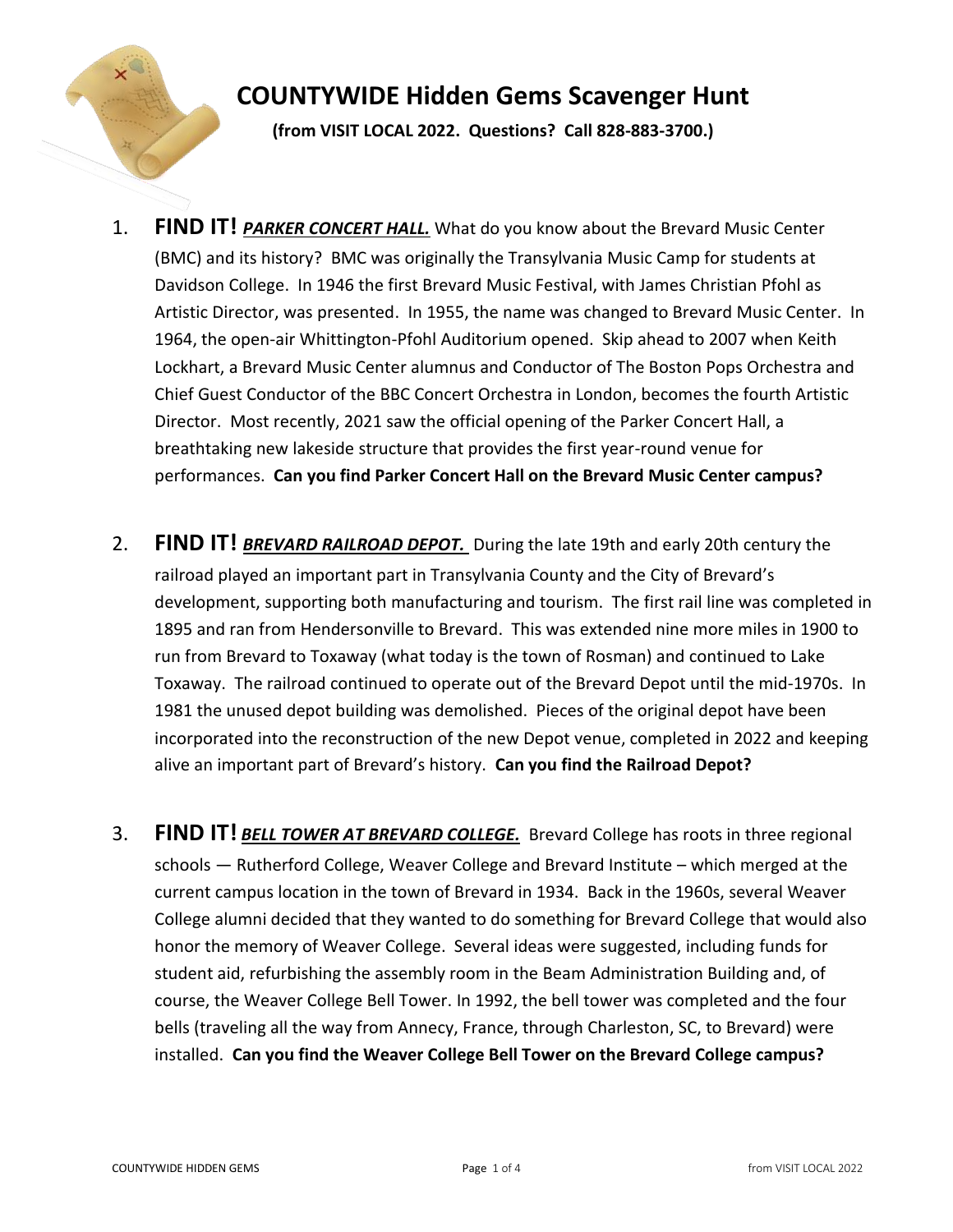## 4. **FIND IT!** *THE SITE OF THE NEW MARY C. JENKINS COMMUNITY CENTER.* In the late 1940s two WNC agencies undertook efforts to assist rural communities that were disappearing due to changes such as school consolidation and the closing of traditional country stores in favor of supermarkets in town. The goal was to strengthen these communities by bringing people together to address a wide range of needs through educational, civic and social activities. Locally, community groups renovated former schoolhouses or built new buildings to serve as community centers. One such center was the Mary C. Jenkins Community Center (MCJCC) in the Rosenwald community. It played a critical role for the African-American population in Transylvania County and has enriched the area as a whole. In 2018, the old center, which served the community for over 60 years, was ceremonially burned. On Juneteenth in 2021, there was a groundbreaking for the new facility, which is part of several new community improvements including new playground facilities, which accommodate people with disabilities, and a revitalized ballpark. Located in the Rosenwald community on Carver Street, **can you find the site of the new MCJCC?**

- 5. **FIND IT!** *SILVERMONT MANSION.* Born in Russia, Joseph Silversteen moved to Pennsylvania with his mother to be with family in the 1880s. Drawn to the tanning industry, he moved to Western North Carolina in 1902 where all the necessary resources for a successful business of this type were readily available. They settled in what is now Rosman and founded several businesses. Wanting to move his family away from the bustling town of Rosman and "into the country," Silversteen purchased eight acres on East Main Street in Brevard, and the Silvermont Mansion was completed in 1917. In 1981, Silvermont was added to the National [Register of Historic Places.](https://en.wikipedia.org/wiki/National_Register_of_Historic_Places) Today, the estate, which is located on East Main about ¼ mile east of the Visitor Center, serves as a county park and hosts Mountain Music jam sessions on Thursday evenings. **Can you find the Silvermont Mansion?**
- 6. **FIND IT!** *[JOHNSTONE TURNPIKE.](https://en.wikipedia.org/wiki/National_Register_of_Historic_Places)*Like so much of Transylvania County, the Cedar Mountain community has a special history -- from serving as hunting grounds for the Cherokee to providing thoroughfares for early European settlers to its role in the North Carolina/South Carolina/Georgia boundary dispute (the Walton War) to offering summertime relief to neighbors from the south to its present-day bustling community. With so many travelers coming through the area, whether it be for survival, business or pleasure, one of the most important features of the community was its turnpikes. Behind the Cedar Mountain Community Center on 276 near Cascade Lake Road, there is a marker honoring one of those important roadways, the Johnstone Turnpike. **Can you find that marker?**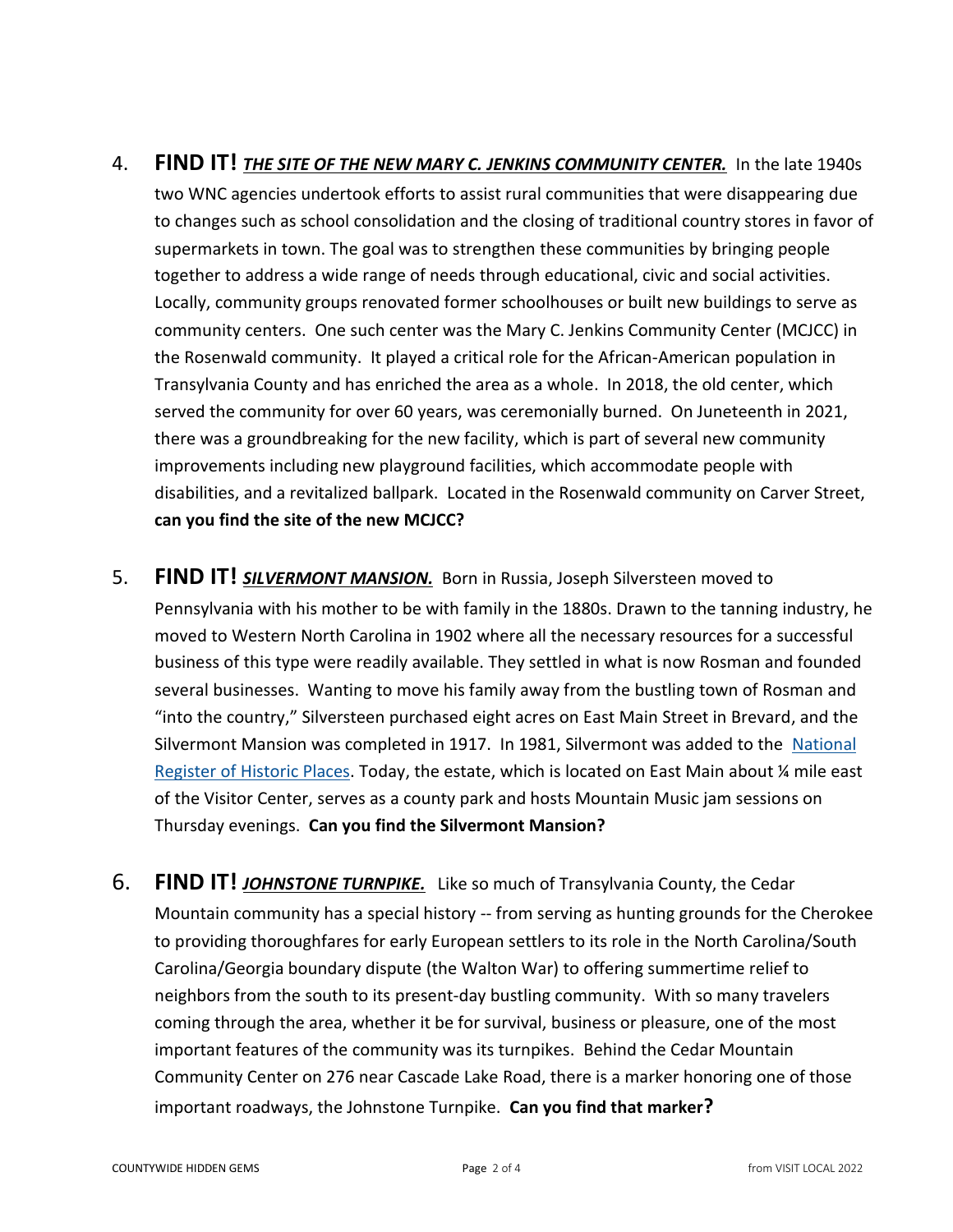- 7. **FIND IT! FAITH MEMORIAL CHAPEL.** Faith Memorial Chapel was founded as Faith Chapel in [the last part of the nineteenth century by the](https://en.wikipedia.org/wiki/National_Register_of_Historic_Places) Rt. Reverend Ellison Capers D.D., the [Confederate general, who later became Bishop of the Diocese of South Carolina. His wife](https://en.wikipedia.org/wiki/National_Register_of_Historic_Places)  [Mrs. Capers wished for an Episcopal summer chapel](https://en.wikipedia.org/wiki/National_Register_of_Historic_Places) in the mountains. Her dream was realized in 1894 when the Bishop of the [Diocese of Western North Carolina gave his co](https://en.wikipedia.org/wiki/National_Register_of_Historic_Places)nsent. Soon after, [the original chapel was built by family and friends, but fell into disrepair after Bishop Capers's](https://en.wikipedia.org/wiki/National_Register_of_Historic_Places)  [death in 1908.](https://en.wikipedia.org/wiki/National_Register_of_Historic_Places) In the 1930s, interest to revive the chapel was led by the Archdeacon of the Diocese of South Carolina and members of the St. James Episcopal Church in Greenville, SC. The construction of the chapel in its current location on Stone Lake Road (off Highway 276 just past Cascade Lake Road) was completed in 1938. **Can you find Faith Memorial Chapel?**
- 8. **FIND IT!** *LITTLE RIVER BAPTIST CHURCH CEMETERY*. So much interesting history can be found in the 50+ cemeteries sprinkled throughout Transylvania County. For example, it is said that early pioneers are buried in the cemetery at the Little River Baptist Church, founded in the 1830s. Drovers often spent the night nearby before heading up the Little River Turnpike to Buck Forest and then continuing to markets in SC. Among the headstones, you will find many familiar surnames. As a bonus, when you climb the stairs from the parking lot and look back toward the church, you behold a wonderful view over the former community of Grange and the Little River valley. If you look in the other direction, you will see the "skeleton" of an old tobacco barn. The church and cemetery are on Crab Creek Road across from McCall's Farm. **Can you find it?**
- 9. **FIND IT!** [DAVIDSON RIVER GAUGING STATION](https://en.wikipedia.org/wiki/National_Register_of_Historic_Places). What is the rectangular concrete structure located on the south bank of the Davidson River along the Eastatoe Trail near Hwy 64/280? The building, constructed in 1934, has a shallow pyramidal roof with stepped corners suggestive of the Art Deco style. Since the mid-1930s the United State Geological Survey has operated gauging stations on the Davidson, South Mills and French Broad rivers in Transylvania County to measure and record river heights and aid in predicting floods. **Can you find the Davidson River Gauging Station located on the Eastatoe Trail in Pisgah Forest?**